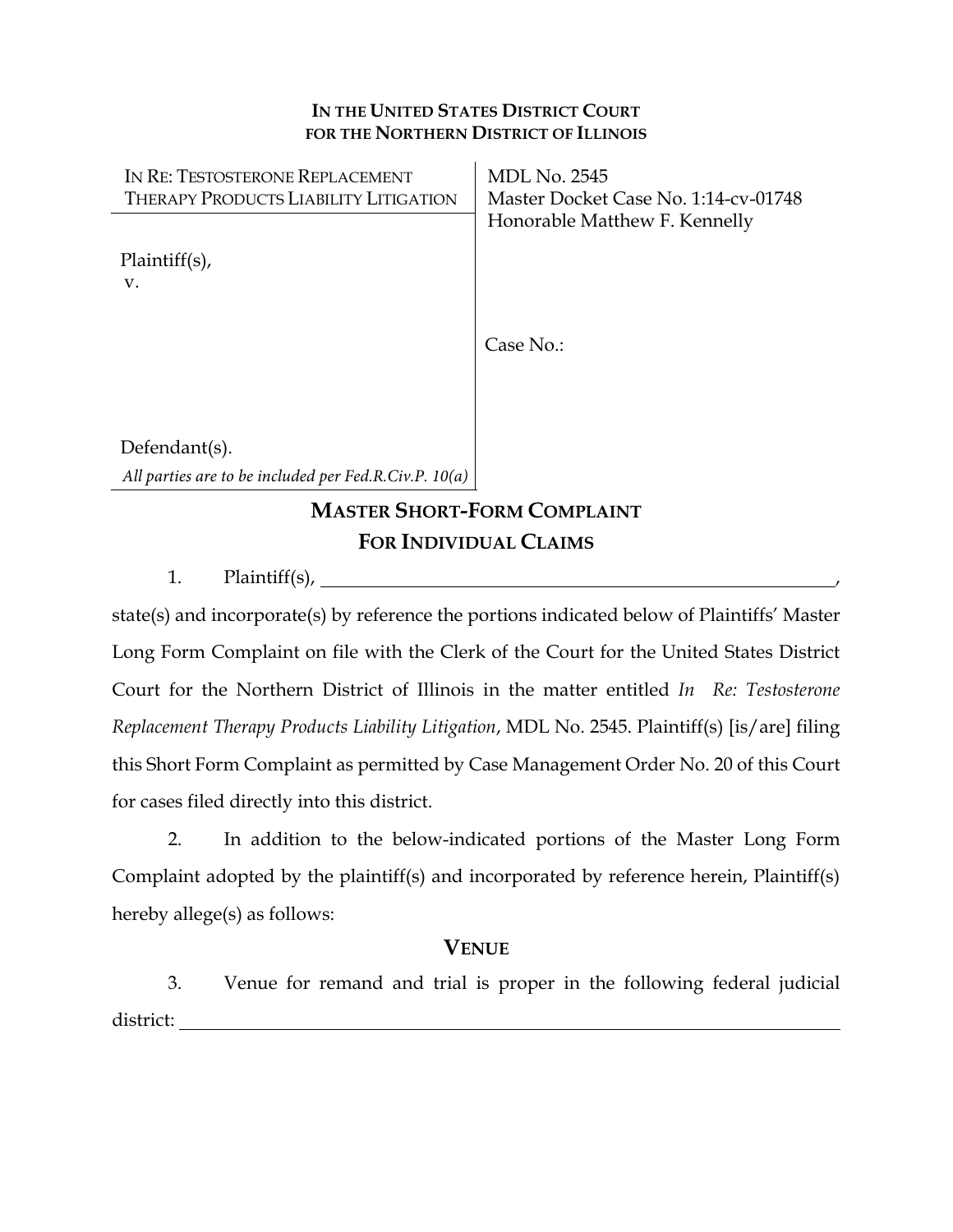## **IDENTIFICATION OF PLAINTIFF(S) AND RELATED INTERESTED PARTIES**

4. Name and residence of individual injured by Testosterone Replacement Therapy product(s) ("TRT"):

5. Consortium Claim(s): The following individual(s) allege damages for loss of consortium:

- 6. Survival and/or Wrongful Death claims:
	- a. Name and residence of Decedent when he suffered TRT-related injuries and/or death:
	- b. Name and residence of individual(s) entitled to bring the claims on behalf of the decedent's estate (e.g., personal representative, administrator, next of kin, successor in interest, etc.)

# **CASE SPECIFIC FACTS REGARDING TRT USE AND INJURIES**

- 7. Plaintiff currently resides in (city, state):
- 8. At the time of the TRT-caused injury, [Plaintiff/Decedent] resided in (city,

state):

9. [Plaintiff/Decedent] began using TRT as prescribed and indicated on or about the following date:

10. [Plaintiff/Decedent] discontinued TRT use on or about the following date: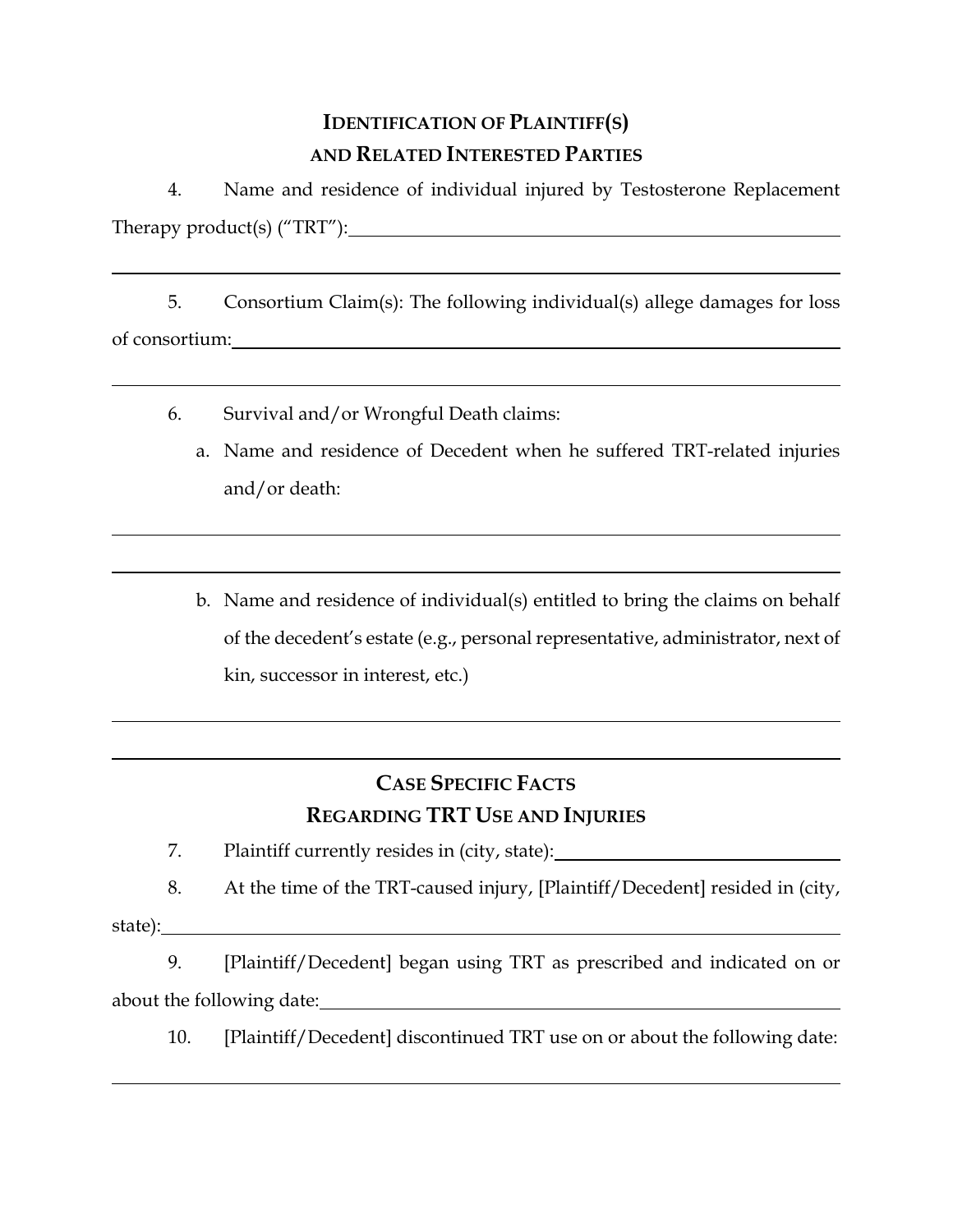11. [Plaintiff/Decedent] used the following TRT products, which Plaintiff contends caused his injury(ies):

| $\Box$  | AndroGel                                                       | $\Box$ | Striant                        |
|---------|----------------------------------------------------------------|--------|--------------------------------|
| □       | Testim                                                         | $\Box$ | Delatestryl                    |
| ⊔       | Axiron                                                         | $\Box$ | Other(s) (please specify):     |
| $\Box$  | Depo-Testosterone                                              |        |                                |
| $\Box$  | Androderm                                                      |        |                                |
| $\Box$  | Testopel                                                       |        |                                |
| $\Box$  | Fortesta                                                       |        |                                |
|         | 12.<br>[Plaintiff/Decedent] is suing the following Defendants: |        |                                |
| ⊔       | AbbVie Inc.                                                    | □      | Endo Pharmaceuticals, Inc.     |
| $\Box$  | <b>Abbott Laboratories</b>                                     | П      | Auxilium Pharmaceuticals, Inc. |
| □       | <b>AbbVie Products LLC</b>                                     |        |                                |
| $\Box$  | Unimed Pharmaceuticals, LLC                                    | П      | GlaxoSmithKline, LLC           |
| □       | Besins Healthcare Inc.                                         |        |                                |
| П       | Besins Healthcare, S.A.                                        | П      | Actavis, Inc.                  |
|         |                                                                | $\Box$ | Actavis Pharma, Inc.           |
|         |                                                                | $\Box$ | Actavis Laboratories UT, Inc.  |
| □       | Eli Lilly and Company                                          | $\Box$ | Anda, Inc.                     |
| ⊔       | Lilly USA, LLC                                                 |        |                                |
| ப       | Acrux Commercial Pty Ltd.                                      |        |                                |
| $\Box$  | Acrux DDS Pty Ltd.                                             |        |                                |
| $\perp$ | Pfizer, Inc.                                                   |        |                                |
| $\Box$  | Pharmacia & Upjohn Company Inc.                                |        |                                |
|         | Other(s) (please specify):                                     |        |                                |

13. [Plaintiff/Decedent] is bringing suit against the following Defendant(s), who did not manufacture TRT and only acted as a distributor for TRT manufacturers:

a. TRT product(s) distributed: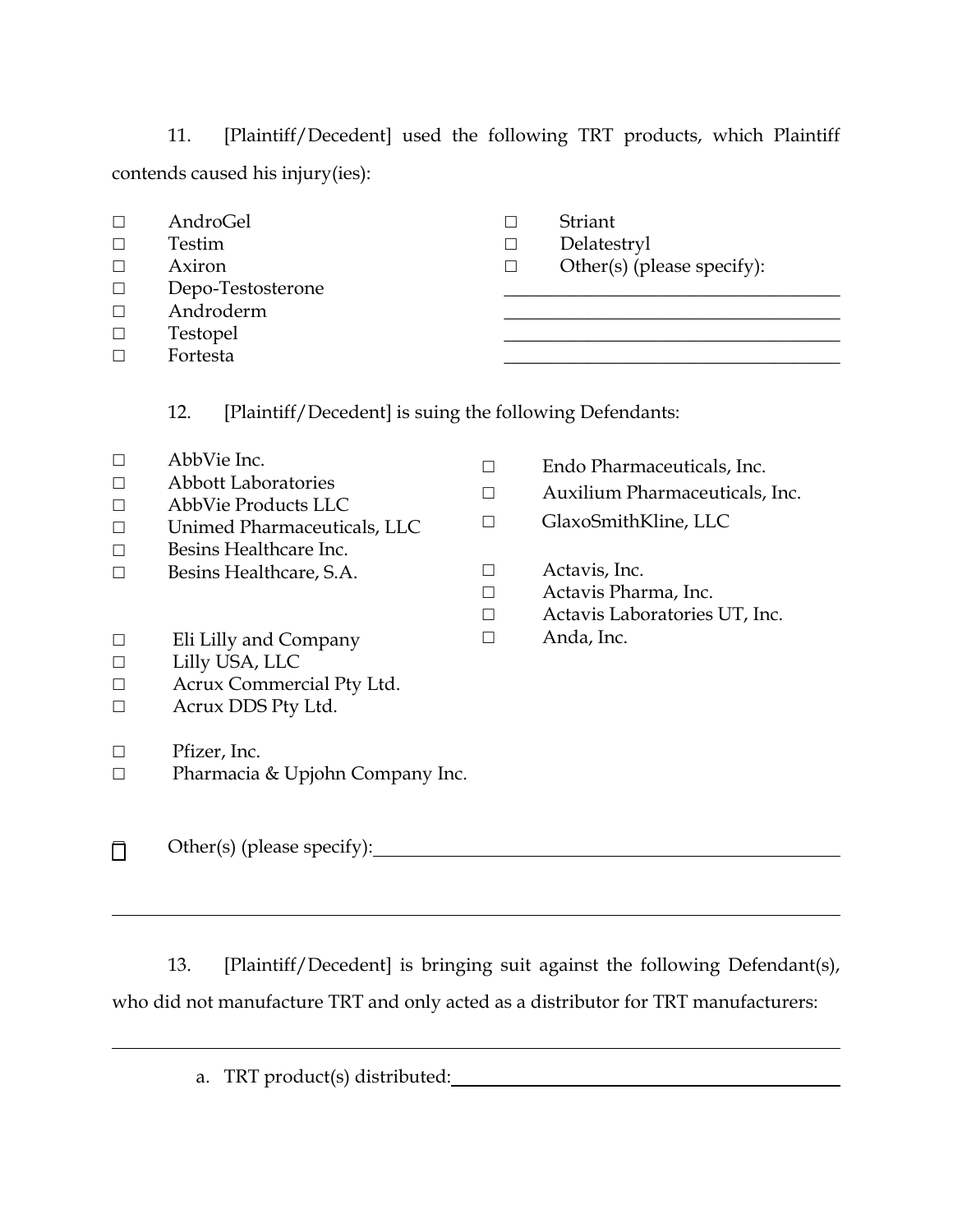b. Conduct supporting claims:

14. TRT caused serious injuries and damages including but not limited to the following:

15. Approximate date of TRT injury:

## **ALLEGATIONS, CLAIMS, AND THEORIES OF RECOVERY ADOPTED AND INCORPORATED IN THIS LAWSUIT**

16. Plaintiff(s) hereby adopt(s) and incorporate(s) by reference as if set forth fully herein, all common allegations contained in paragraphs 1 through 466 of the Master Long Form Complaint on file with the Clerk of the Court for the United States District Court for the Northern District of Illinois in the matter entitled *In Re: Testosterone Replacement Therapy Products Liability Litigation*, MDL No. 2545.

17. Plaintiff(s) hereby adopt(s) and incorporate(s) by reference as if set forth fully herein, the following damages and causes of action of the Master Long Form Complaint on file with the Clerk of the Court for the United States District Court for the Northern District of Illinois in the matter entitled *In Re: Testosterone Replacement Therapy Products Liability Litigation*, MDL No. 2545:

☐ Count II – Strict Liability – Failure to Warn ☐ Count III – Negligence

☐ Count I – Strict Liability – Design Defect